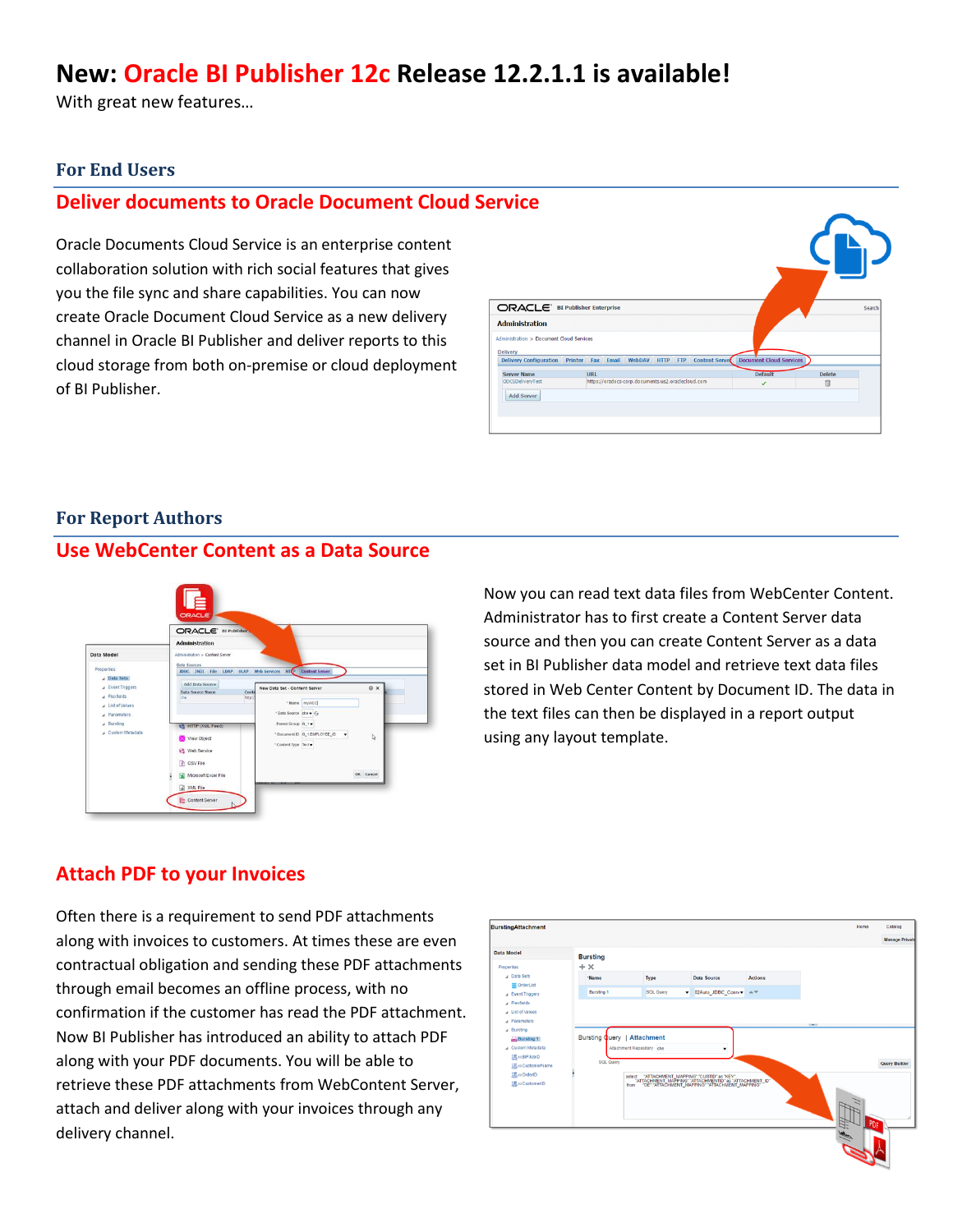### **Integrate using RESTful APIs**



Oracle BI Publisher introduces a set of REST APIs that will allow you to view reports from within an application. The REST APIs are lightweight and easy to integrate compared to SOAP based web services. It uses a URL based approach to connect to the BI Publisher Server and uses JSON objects to contain data.

### **Deliver E-mail Body in HTML format along with Report as attachment**

Now you can format the body of the email using HTML for any normal scheduled job or for a bursting job. You can use standard HTML 4 formatting tags to create the email body, include logo or other images, hyperlinks etc. The report will be generated as an attachment to the email.

| bipublisher-report@oracle.com<br>to assolenzationhop, mo i-<br><b>Section</b>                                                                                                                                                                                                                                                                                                                                                                                                                                                                                                                                                                                                                                                                                                                                                                                                                                                                                                                                                                                                                                                                                                                                      | (ap 9:04 PM (0 minutes ago) |  |  |  |  |
|--------------------------------------------------------------------------------------------------------------------------------------------------------------------------------------------------------------------------------------------------------------------------------------------------------------------------------------------------------------------------------------------------------------------------------------------------------------------------------------------------------------------------------------------------------------------------------------------------------------------------------------------------------------------------------------------------------------------------------------------------------------------------------------------------------------------------------------------------------------------------------------------------------------------------------------------------------------------------------------------------------------------------------------------------------------------------------------------------------------------------------------------------------------------------------------------------------------------|-----------------------------|--|--|--|--|
| <b>Sample Statement Email</b>                                                                                                                                                                                                                                                                                                                                                                                                                                                                                                                                                                                                                                                                                                                                                                                                                                                                                                                                                                                                                                                                                                                                                                                      |                             |  |  |  |  |
| <b>Rewards Points</b><br>501                                                                                                                                                                                                                                                                                                                                                                                                                                                                                                                                                                                                                                                                                                                                                                                                                                                                                                                                                                                                                                                                                                                                                                                       |                             |  |  |  |  |
| <b>Bonus Points</b><br>100                                                                                                                                                                                                                                                                                                                                                                                                                                                                                                                                                                                                                                                                                                                                                                                                                                                                                                                                                                                                                                                                                                                                                                                         |                             |  |  |  |  |
| <b>Keys</b><br><b>Total Points</b>                                                                                                                                                                                                                                                                                                                                                                                                                                                                                                                                                                                                                                                                                                                                                                                                                                                                                                                                                                                                                                                                                                                                                                                 |                             |  |  |  |  |
| Continue to use your credit card and enjoy your reward points.                                                                                                                                                                                                                                                                                                                                                                                                                                                                                                                                                                                                                                                                                                                                                                                                                                                                                                                                                                                                                                                                                                                                                     |                             |  |  |  |  |
| Disclaimer:                                                                                                                                                                                                                                                                                                                                                                                                                                                                                                                                                                                                                                                                                                                                                                                                                                                                                                                                                                                                                                                                                                                                                                                                        |                             |  |  |  |  |
| In case your "fotal Available Points" or "Points Earned in the Month" appears negative, it may be due to the cancellation of any of your previous transactions and thus appropriate adjustments have been made against your<br>existing points belance. Please call customer care for further clarification. This communication is confidential and is intended solely for members of StateBankRemantz and is not an unsolicited communication or<br>spain. If you are not the intended reolplant (or have received this communication in arror), please notly the sender intriediately and destroy the same. Any unauthorped disclosure; copying, distribution or use of this mess<br>strictly prohibited, and if done, will result in strict legal action. This message is not guaranteed to be complete or error free. No lability is assumed for any error entire and/or orrispons in the contents of this messag<br>reply to this mail as it is a computer generated mail. Please discard the mail f you are not the intended recovert of the mail or the mail has reached you inadvertedly. Terms and Conditions apply. For more information and<br>read our Privacy Police please vist www.BankRewardz.com. |                             |  |  |  |  |
| <b>COMO A</b><br>$\sim$<br>$107 -$                                                                                                                                                                                                                                                                                                                                                                                                                                                                                                                                                                                                                                                                                                                                                                                                                                                                                                                                                                                                                                                                                                                                                                                 |                             |  |  |  |  |
|                                                                                                                                                                                                                                                                                                                                                                                                                                                                                                                                                                                                                                                                                                                                                                                                                                                                                                                                                                                                                                                                                                                                                                                                                    |                             |  |  |  |  |
| Toutput1.pdf                                                                                                                                                                                                                                                                                                                                                                                                                                                                                                                                                                                                                                                                                                                                                                                                                                                                                                                                                                                                                                                                                                                                                                                                       |                             |  |  |  |  |
|                                                                                                                                                                                                                                                                                                                                                                                                                                                                                                                                                                                                                                                                                                                                                                                                                                                                                                                                                                                                                                                                                                                                                                                                                    |                             |  |  |  |  |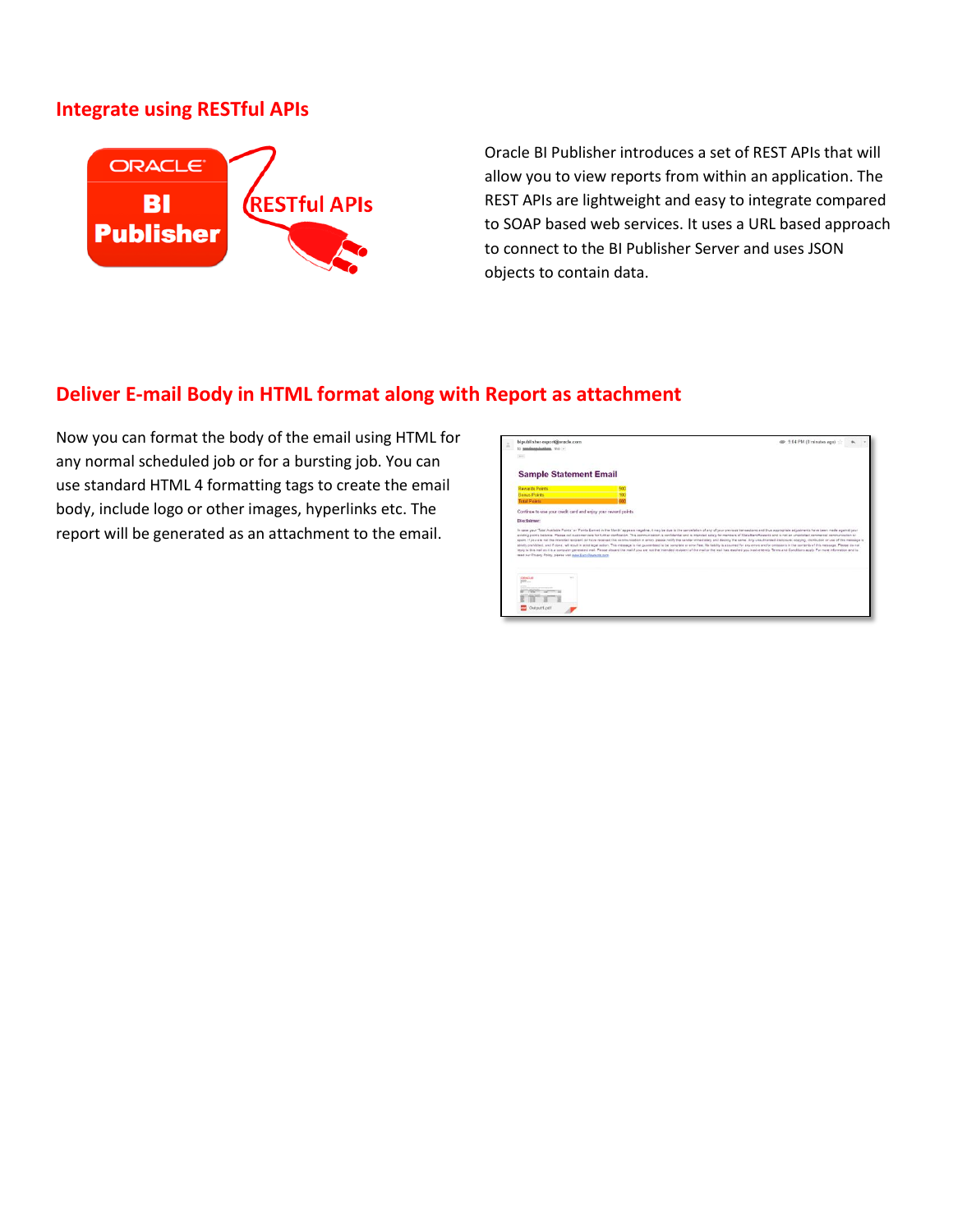#### **For Administrators**

#### **Manage Custom Fonts**

To apply custom font to your report, you had to store the custom font in a specific folder, which can be managed by the server administrator for an on-premise deployment. But if you have BI Publisher deployed on cloud, access to file system may be restricted for even the Administrator role.

No worries! Now with this release you will be able to manage custom fonts as a self service feature. You can upload and manage custom fonts from the Administration page and once uploaded these custom fonts can be managed and displayed in reports similar to the shipped fonts from Administration page.

|                                                                                                                    | ORACLE' BI Publisher Enterprise |                    |                         | Search All                      |               |
|--------------------------------------------------------------------------------------------------------------------|---------------------------------|--------------------|-------------------------|---------------------------------|---------------|
| <b>Administration</b>                                                                                              |                                 |                    |                         |                                 | Home          |
| Administration > Font Mappings                                                                                     |                                 |                    |                         |                                 |               |
| <b>Runtime Configuration</b><br>Properties Font Mappings Currency Formats                                          |                                 |                    |                         |                                 |               |
| <b>RTF Templates</b>                                                                                               |                                 |                    |                         |                                 |               |
| <b>Add Font Mapping</b>                                                                                            |                                 |                    |                         |                                 |               |
| Font Family                                                                                                        | Style                           | Weight             | <b>Target Font Type</b> | <b>Target Font</b>              | <b>Delete</b> |
| Default UPC-EAN                                                                                                    | Normal                          | Normal             | Truetype                | UPCR00.TTF                      | Ü             |
| <b>Alex Brush</b>                                                                                                  | Normal                          | Normal             | Truetype                | AlexBrush-Regular bipcustom.ttf | fil           |
| Default BC 3of9                                                                                                    | Normal                          | Normal             | Truetype                | <b>B39R00.TTF</b>               | 自             |
| Default Micr MT                                                                                                    | Normal                          | Normal             | Truetype                | MICR .TTF                       | Ŵ             |
| Default Code 128                                                                                                   | Normal                          | Normal             | Truetype                | 128R00.TTF                      | 自             |
| <b>PDF Templates</b><br><b>Add Font Mapping</b><br>Font Family                                                     | <b>Target Font Type</b>         | <b>Target Font</b> | Delete                  |                                 |               |
|                                                                                                                    |                                 |                    |                         |                                 |               |
|                                                                                                                    |                                 |                    |                         |                                 |               |
| <b>Manage Custom Fonts</b><br>Upload Fonts Choose File No file chosen<br>Upload<br>Overwrite <b>E</b><br>Font File | <b>Delete</b>                   |                    |                         |                                 |               |
| AlexBrush-Regular bipcustom.ttf                                                                                    | û                               |                    |                         |                                 |               |
| OpenSans-Semibold_bipcustom.ttf                                                                                    | û                               |                    |                         |                                 |               |

### **Manage PGP Keys for FTP Delivery Encryption**



PGP Encryption of reports during FTP delivery has been there as a feature; however there were manual steps to request and to apply the PGP Keys in the environment. Now Administrators can upload and manage PGP Keys from the Administration page and the Filter Command is automatically populated on selection of the PGP key. Therefore, FTP delivery encryption is now a self service feature and a matter of just few clicks.

### **Manage large size reports better. Use Dynamic Memory Guard**

You can now manage the large reports by having a granular control on the type of template. The PDF, Excel and XPT templates can now be treated different from RTF/XSL/XSLFO/eText templates. We can separately configure the limits for online and offline (scheduled) reports. Moreover, these limits can be made dynamic by use of variables, system defined function, operators etc. So with changing data you will not have to change the memory guard configuration, the dynamic memory guard will adjust by the defined formula or calculation.

| ORACLE <sup>®</sup> BI Publisher Enterprise                                                | Search All | $\scriptstyle\rm v$ | San Out<br><b>Administration</b>                                             |
|--------------------------------------------------------------------------------------------|------------|---------------------|------------------------------------------------------------------------------|
| <b>Administration</b>                                                                      |            | Home<br>Catalog     | administrator<br>New =<br>Signed In As<br>Only w                             |
| Memory Guard                                                                               |            |                     |                                                                              |
| Maximum report data size for online reports (RTF/XSL/XSLFC/eText template)                 |            |                     | 100MB                                                                        |
| Maximum report data size for online reports (PDF template)                                 |            |                     | 10MB                                                                         |
| Maximum report data size for online reports (Excel template)                               |            |                     | SOMB                                                                         |
| Maximum report data size for online reports (XPT template)                                 |            |                     | SOMB                                                                         |
| Maximum report data size for offline (scheduled) reports<br>(RTF/XSL/XSLFO/eText template) |            |                     | HeadSize/2                                                                   |
| Maximum report data size for offline (scheduled) reports (PDF template)                    |            |                     | 100918                                                                       |
| Maximum report data size for offline (scheduled) reports (Excel template)                  |            |                     | SOOM6                                                                        |
| Maximum report data size for offline (scheduled) reports (XPT template)                    |            |                     | HeadQzs/20                                                                   |
| Memory estimate formula (RTF/XSL/XSLFO/eText template)                                     |            |                     | follemEstimate(XHL_DATA_FILE_NAME, XSL_TEMPLATE_FILE_NAME,<br>OUTPUT FORMAT) |
| Memory estimate formula (PDF template)                                                     |            |                     | 306, DATA SIZE * 5                                                           |
| Memory estimate formula (Excel template)                                                   |            |                     | XML DATA SIZE * 3                                                            |
| Memory estimate formula (XPT template)                                                     |            |                     | XML DATA SIZE * 5                                                            |
| Maximum wait time for free memory to come back for online reports                          |            |                     | 10 (seconds)                                                                 |
| Maximum wait time for free memory to come back for offline (scheduled)<br>reports          |            |                     | 30 (seconds)                                                                 |
| Process timeout for online report formatting                                               |            |                     | (600 (seconds)                                                               |
| Maximum rows for CSV output                                                                |            |                     | 1000000                                                                      |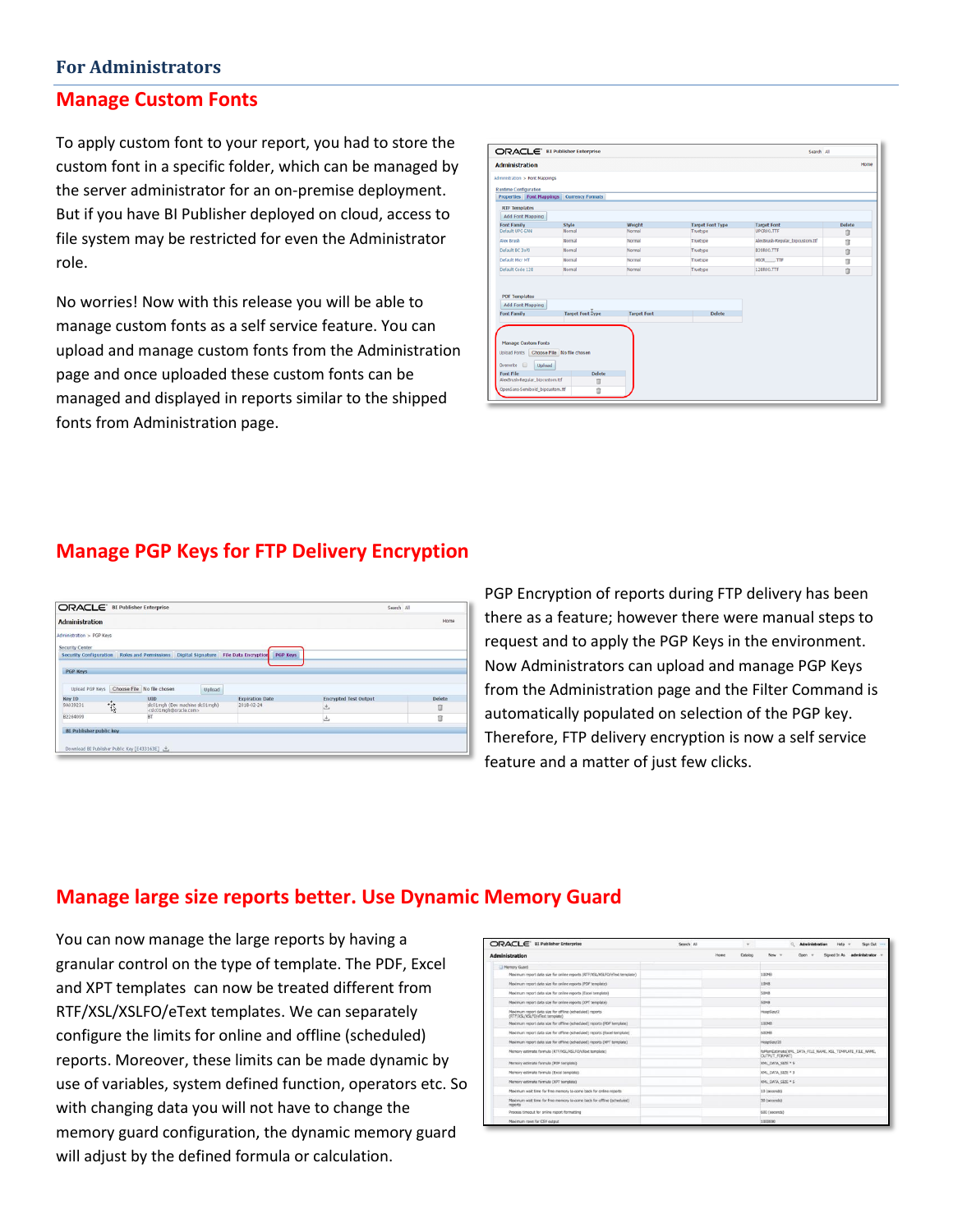# **Worried about File Data Security on Cloud? Enable Encryption**

Now you can host your data files on cloud without the fear of unauthorized user able to access the data file by logging directly to the file system. Your data files (XML, Excel, CSV) will be encrypted at the time of uploading the files on the server. The report author or data model designer will notice no difference in UI behavior, but internally the data files and even sample data will always be encrypted.

| ORACLE <sup>'</sup> BI Publisher Enterprise                                                                                                                                                                                                                                                         | <b>Untitled</b>                                                                                                                           |                                                                                                                                                                                   |
|-----------------------------------------------------------------------------------------------------------------------------------------------------------------------------------------------------------------------------------------------------------------------------------------------------|-------------------------------------------------------------------------------------------------------------------------------------------|-----------------------------------------------------------------------------------------------------------------------------------------------------------------------------------|
| <b>Administration</b>                                                                                                                                                                                                                                                                               | Data Model                                                                                                                                | Disgram Structure Data Code                                                                                                                                                       |
| Administration > File Data Encryption<br><b>Security Center</b><br><b>File Data Encryption</b><br>Security Configuration   Roles and Permissions   Digital Signature<br><b>PGP Keys</b><br>The password can be set only once and cannot be changed later. Keep note of this password for futur<br>Æ | Properties<br>J Data Sets<br>A Event Trippers<br>a Flexfields<br>a List of Values<br><b>J</b> Parameters<br>4 Bursting<br>Custom Metadata | $+$ $+$ $\times$<br>SQL Query<br><b>BILDAP Query</b><br><b>Ga MDX Query</b><br>Cracle Bl Analysis<br><b>ER. HTTP (XML Feed)</b><br><b>RS</b> View Object<br><b>CD</b> Web Service |
| <b>File Data Encryption</b><br>Enable File Data Encryption @<br>Encryption Password (must be 8-16 characters)<br><br>Confirm Encryption Password<br>                                                                                                                                                |                                                                                                                                           | <b>B</b> CSV File<br><b>Mossot Excel File</b><br><b>CO</b> XML File<br><b>The Content Server</b>                                                                                  |